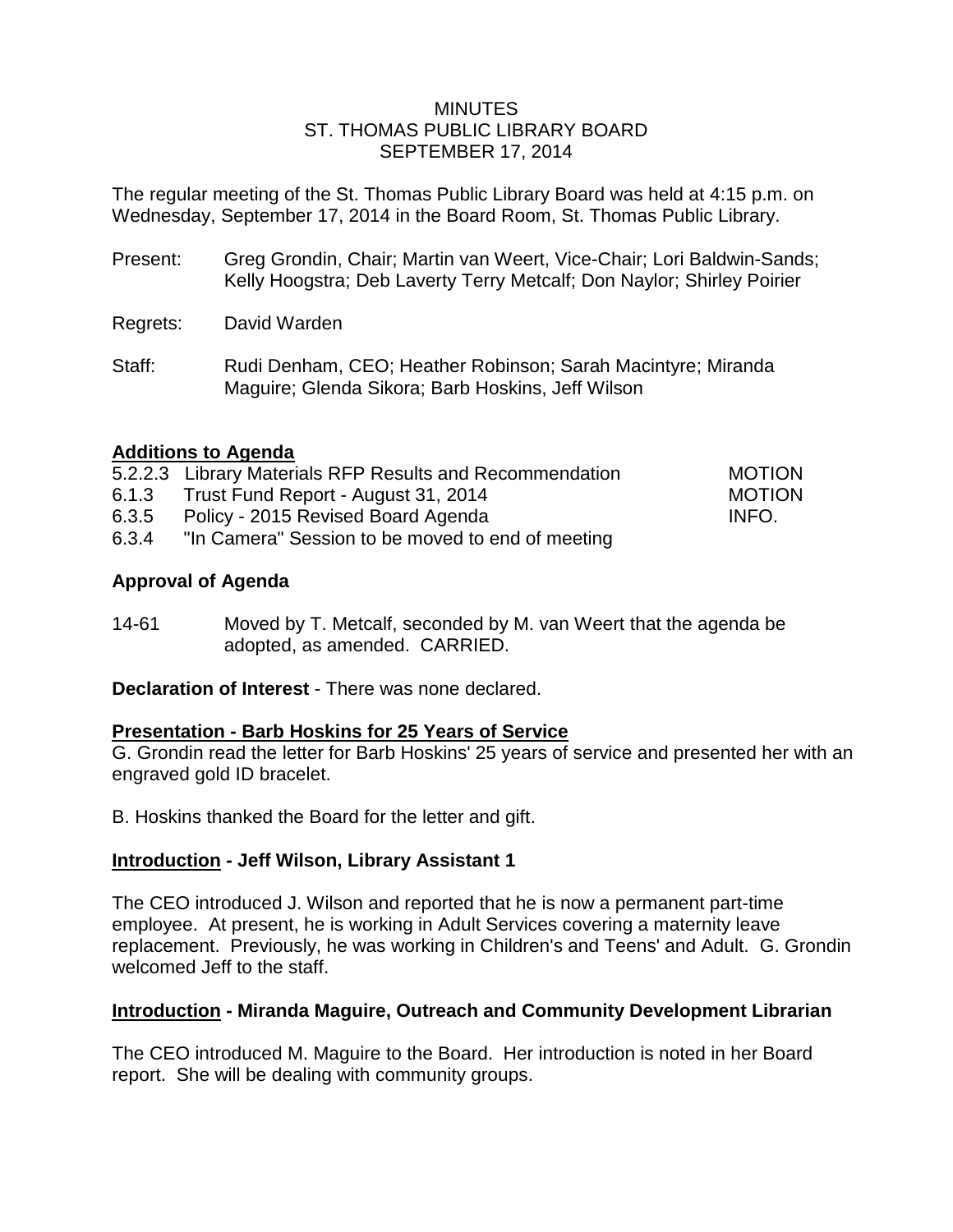#### -2-

### **Minutes of June 18, 2014**

- 14-62 Moved by L. Baldwin-Sands, seconded by D. Naylor that the Minutes of the Meeting of June 18, 2014 be approved with the following amendment:
	- **Presentation - Mary Kinczyk for 25 Years of Service** CARRIED.

### **Matters Arising from the Minutes**

### **Reports - Staff**

CEO's Report - Received for information.

#### Development Charges

The Board will be investigating potential growth, and determining whether it would be reasonable to expect a significant impact on service levels - significant enough to consider a satellite location or expansion.

#### OLC Meeting on September 15, 2014 in Kempenfelt

The OLC is working on an RFI for our ILS. This week, Heather Robinson and Sarah Macintyre went to Kempenfelt to view different vendor presentations.

### **Staff Development Day**

14-63 Moved by D. Naylor, seconded by M. van Weert that the St. Thomas Public Library Board approve the closing for a Staff Development Day on Wednesday, November 26, 2014. CARRIED.

### Haunted Library - October 17, 2014

14-64 Moved by D. Naylor, seconded by M. van Weert that the St. Thomas Public Library Board approve the closing of the Children's and Teens' Services Department on Friday, October 17, 2014 at 4 p.m. in order to prepare for the annual Haunted Library. CARRIED.

T. Metcalf suggested that a thank you letter be sent to Tim Bridge and Jeff Heather, SPH Engineering Inc. for their assistance during the skylight replacement project. The Board agreed to send letters.

Library Activities

Public Services Librarian Report - Received for information.

Systems and Public Services Librarian Report – Received for information.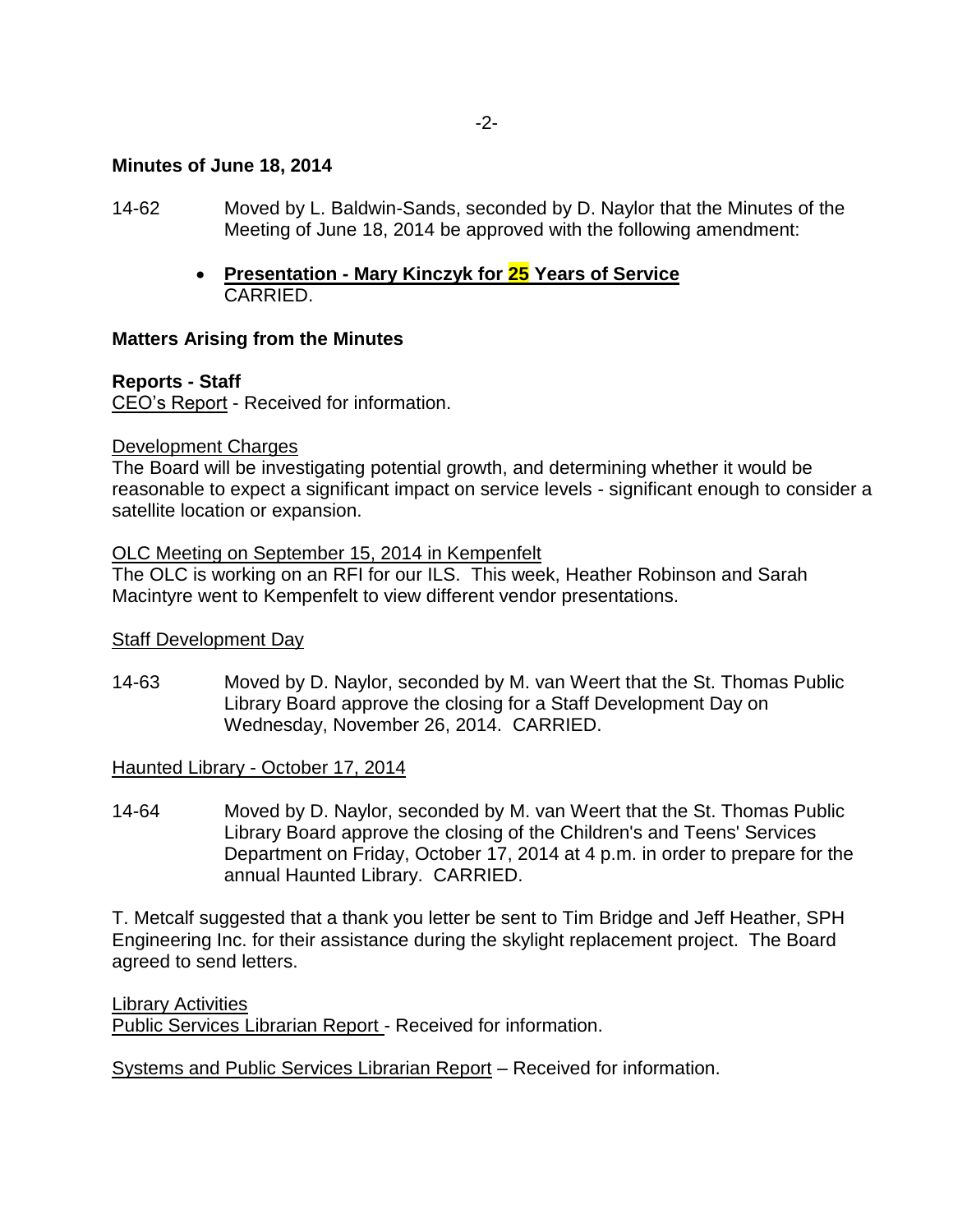Library Materials RFP Results and Recommendation - Distributed and received at meeting.

The CEO apologized for the report being distributed late but could not receive the information required until this week.

A discussion took place regarding deferring this item until the October 2014 Board meeting.

- 14-65 Moved by L. Baldwin-Sands, seconded T. Metcalf that the St. Thomas Public Library Board defer the Library Materials RFP Results and Recommendation to the October 2014 meeting. DEFEATED.
- 14-66 Moved by T. Metcalf, seconded by M. van Weert that the St. Thomas Public Library approve for the 2015 through 2019, St. Thomas Public Library vendors of record for library materials will be Library Bound and Library Services Centre in approximately equal proportions and specialty material would continue to be purchased from specialty publishers. CARRIED.
- G. Grondin thank S. Macintyre for her report.

Computer Usage - Received for information.

14-67 Moved by T. Metcalf, seconded by S. Poirier that the St. Thomas Public Library Board approve the increasing of the hourly limit of our computer workstation access from 1 hour to 2 hours. CARRIED.

Visit to Innisfil Public Library's Makerspace - Received for information.

S. Poirier noted that having a makerspace would be expensive. G. Grondin advised that funding for the project is being investigated.

Outreach and Community Development Librarian Report - Received for information.

Friends Book Sales Report – August 2014 - Received for information.

It was noted that the Friends book sales are doing well.

Friends Liason Report - August 2014 - Received for information.

## **Reports - Standing Committees**

Finance and Building and Grounds

14-68 Moved by T. Metcalf, seconded by M. van Weert that the St. Thomas Public Library Board approve the Revenue and Expenditure Statement January to August 31, 2014. CARRIED.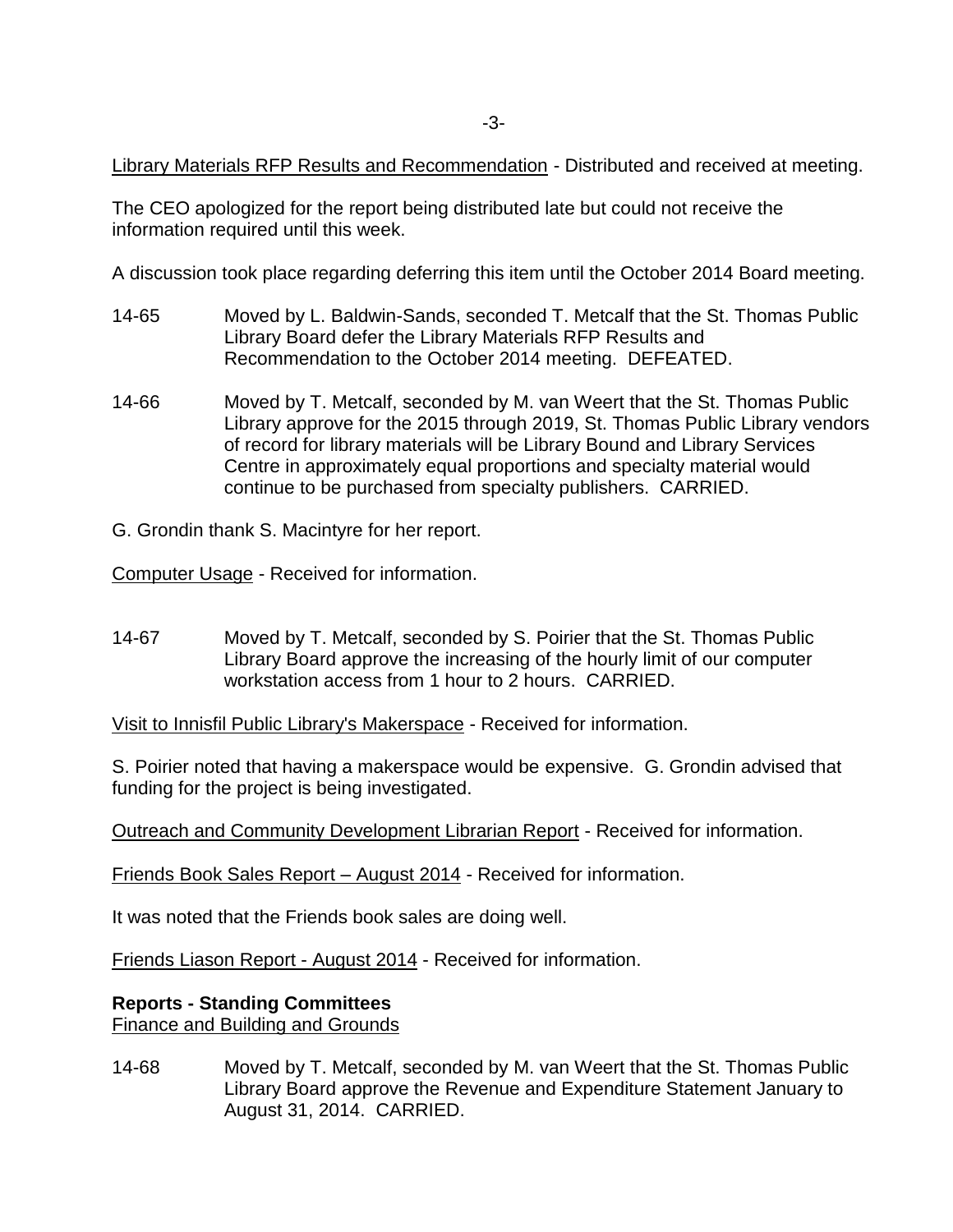Palmer Report - April, May and June 2014 - Received for information.

In a response to a question, Heather advised that the Lego Robotic Team from St. Joseph's High School is a free program and it will be expanding.

Trust Fund Report - August 31, 2014 - Distributed and received for information.

14-69 Moved by T. Metcalf, seconded by S. Poirier that the St. Thomas Public Library Board approve the Trust Fund Report January to August 31, 2014. CARRIED.

Southern Ontario Library Service

SOLS Update: Ontario Libraries Capacity Fund - Received for information.

The CEO advised that the online survey was completed by our library. We have requested to purchase electronic materials with the Capacity Fund.

Personnel and Public Relations

Personnel and Public Relations Minutes - July 21, 2014 - Received for information.

14-70 Moved by M. van Weert, seconded by D. Naylor that the St. Thomas Public Library Board approve the Personnel and Public Relations Committee Minutes of July 21, 2014. CARRIED.

Policy - Board Policies - Received for information.

Policy - Board Code of Ethics - Received for information.

Policy - 2015 Revised Board Agenda - Received for information.

- 14-71 Moved by T. Metcalf, seconded by D. Naylor to approve the following:
	- 6.3.2 Board Policies
	- 6.3.3 Board Code of Ethics with the exception of "Conflict of Interest"
	- 6.3.5 Policy 2015 Revised Board Agenda

and that the following be deferred to the October 2014 Board meeting:

 6.3.3 Board Code of Ethics "Conflict of Interest" only CARRIED.

Federation of Ontario Public Libraries